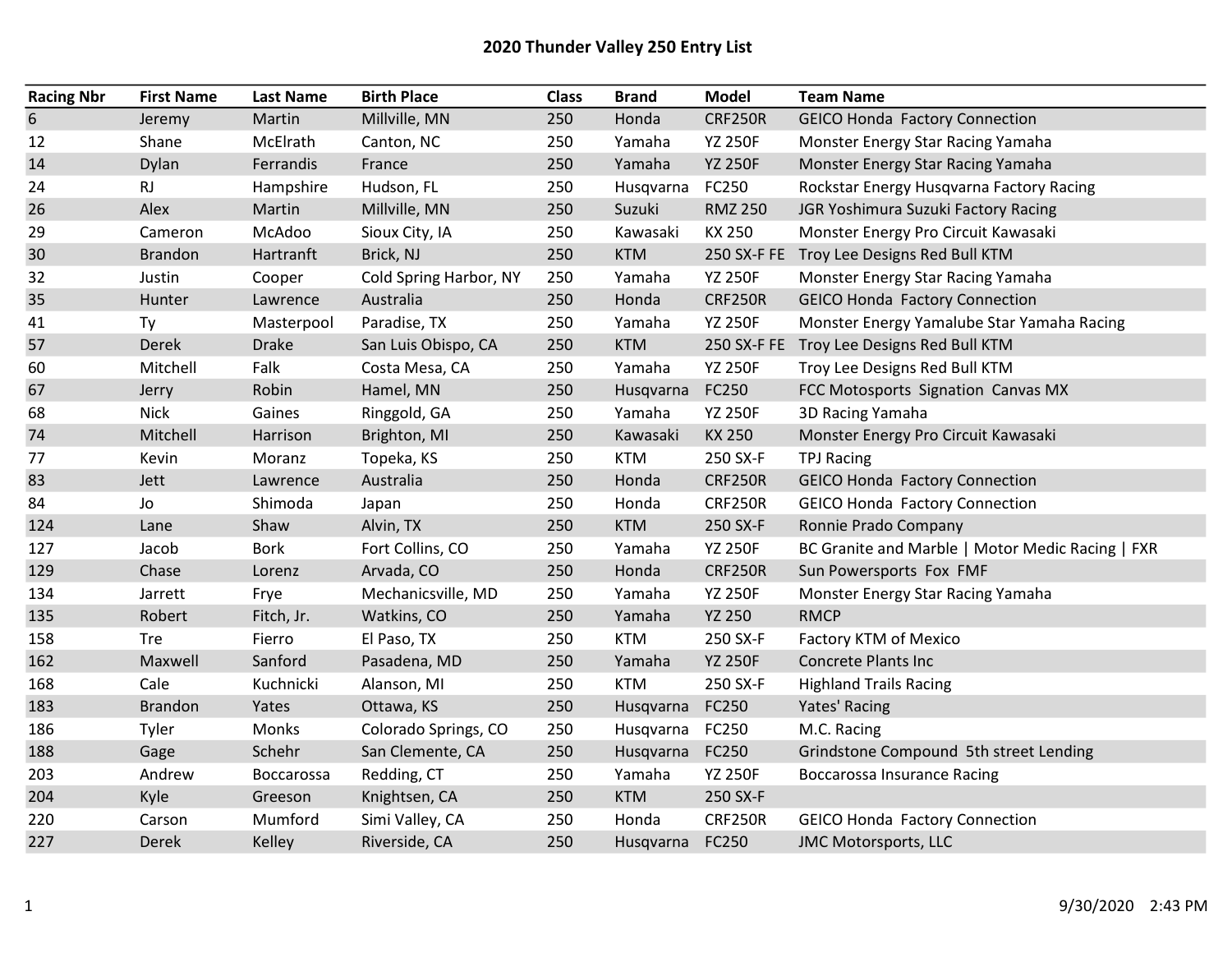## 2020 Thunder Valley 250 Entry List

| <b>Racing Nbr</b> | <b>First Name</b> | <b>Last Name</b>  | <b>Birth Place</b>   | <b>Class</b> | <b>Brand</b> | <b>Model</b>   | <b>Team Name</b>                                          |
|-------------------|-------------------|-------------------|----------------------|--------------|--------------|----------------|-----------------------------------------------------------|
| 239               | Mason             | Gonzales          | Fortwalton Beach, FL | 250          | Yamaha       | <b>YZ 250F</b> |                                                           |
| 245               | Andrew            | <b>Barros</b>     | Lincoln, CA          | 250          | Kawasaki     | KX 250         |                                                           |
| 251               | Ezra              | Hastings          | Aurora, IN           | 250          | Husqvarna    | FC250          | <b>Ezra Hastings Racing</b>                               |
| 266               | <b>Brett</b>      | Greenley          | New Memphis, IL      | 250          | Yamaha       | <b>YZ 250F</b> | Route 15 Cycles                                           |
| 289               | Otto              | Berton            | Canyon Lake, CA      | 250          | <b>KTM</b>   | 250 SX-F       |                                                           |
| 301               | Jordan            | Jarvis            | Clayton, NC          | 250          | Kawasaki     | KX 250         | SGB Racing Maxxis Babbitt's Kawasaki                      |
| 310               | Kai               | Aiello            | Temecula, CA         | 250          | Husqvarna    | FC250          | AEO Husqvarna                                             |
| 354               | Jason             | Lutton            | Warren, OH           | 250          | Kawasaki     | KX 250         | Motosport.com Fasthouse Viral Brand                       |
| 355               | Joey              | Crown             | Metamora, MI         | 250          | Yamaha       | <b>YZ 250F</b> | <b>ROCK RIVER RACING</b>                                  |
| 364               | Chad              | Saultz            | Batavia, IL          | 250          | Yamaha       | <b>YZ 250F</b> | <b>Rock River Racing</b>                                  |
| 374               | Dilan             | Schwartz          | Alpine, CA           | 250          | Suzuki       | <b>RMZ 250</b> | Barx Chaparral Factory Suzuki                             |
| 380               | Preston           | Kilroy            | Afton, WY            | 250          | Suzuki       | <b>RMZ 250</b> |                                                           |
| 387               | Joshua            | Varize            | Perris, CA           | 250          | <b>KTM</b>   | 250 SX-F       | KTM Orangebrigade                                         |
| 410               | Tyler             | Lowe              | Menomonee Falls, WI  | 250          | <b>KTM</b>   | 250 SX-F       | Southeast Sales Reynard Training Complex Acerbis          |
| 469               | Josh              | Boaz              | Eagan, MN            | 250          | <b>KTM</b>   | 250 SX-F       |                                                           |
| 486               | Dennis            | Gritzmacher       | Sussex, WI           | 250          | <b>KTM</b>   | 250 SX-F       | Robs Performance Motorsports                              |
| 488               | Nathanael         | Thrasher          | Livingston, CA       | 250          | Yamaha       | <b>YZ 250F</b> | Monster Energy Star Racing Yamaha                         |
| 494               | Luc               | Santos            | Oakley, UT           | 250          | Husqvarna    | FC250          | <b>3PMX AEO Powersports</b>                               |
| 495               | <b>Blake</b>      | Ashley            | Conyers, GA          | 250          | Yamaha       | <b>YZ 250F</b> | Backyard Designs A1 Racing Fasthouse                      |
| 504               | Gerhard           | Matamoros         | Honduras             | 250          | Yamaha       | <b>YZ 250F</b> | <b>Invictus Speed Crew</b>                                |
| 554               | Wade              | <b>Brommel</b>    | Indianola, IA        | 250          | Kawasaki     | KX 250         | Real Ink Graphics Cox Concrete Team Carey                 |
| 622               | Zac               | Maley             | Laotto, IN           | 250          | Yamaha       | <b>YZ 250F</b> | Tom Zont Racing Mika Metals Maxima                        |
| 631               | <b>Brandon</b>    | Dickson           | Grand Rapids, MI     | 250          | Honda        | <b>CRF250R</b> | <b>Dickson Racing</b>                                     |
| 667               | Jesse             | Flock             | Claremore, OK        | 250          | Husqvarna    | FC250          | Privateer                                                 |
| 670               | Tyler             | Ducray            | Galt, CA             | 250          | <b>KTM</b>   | 250 SX-F       | Nor-Cal Motorsports Crew                                  |
| 701               | Jake              | Pinhancos         | Rochester, MA        | 250          | <b>KTM</b>   | 250 SX-F       | Shift MX Oakley Twin Air                                  |
| 721               | Zachary           | Harris            | Lincoln, NE          | 250          | Honda        | <b>CRF250R</b> | <b>Starcity Motorsports D&amp;K Automotive Fly Racing</b> |
| 726               | Gared             | Steinke           | Woodland, CA         | 250          | Kawasaki     | KX 250         | Lonesome Camel Farms                                      |
| 737               | Zachary           | <b>Butkiewicz</b> | Sussex, NJ           | 250          | <b>KTM</b>   | 250 SX-F       | <b>Inclusive Excursions</b>                               |
| 767               | Mason             | Wharton           | Brush Prairie, WA    | 250          | Kawasaki     | <b>KX 250F</b> | TPJ   Fly Racing                                          |
| 815               | Colton            | Eigenmann         | Titusville, FL       | 250          | Suzuki       | <b>RMZ 250</b> | Suzuki Gizmo Mods Klim                                    |
| 874               | Zack              | <b>Williams</b>   | New Prague, MN       | 250          | <b>KTM</b>   | 250 SX-F       | <b>Fusion Motorsports</b>                                 |
| 924               | Gage              | Hulsey            | Park Hills, MO       | 250          | Yamaha       | <b>YZ 250F</b> | <b>Hulsey Racing</b>                                      |